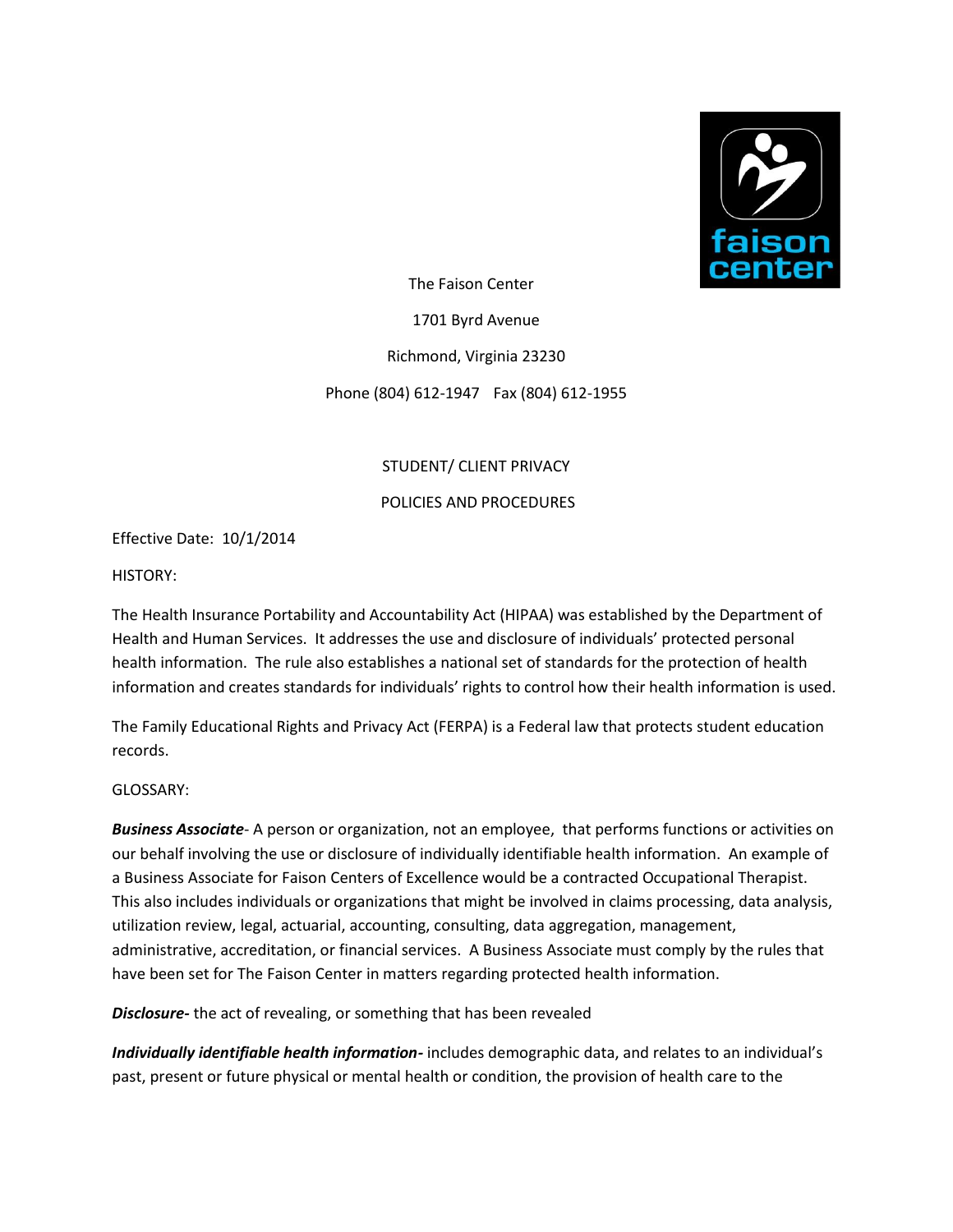individual, and identifies the individual or can be used to identify the individual (ex. Name, address, birthdate, social security number)

*Protected Health Information (PHI)-* any information about health status, provision of health care, or payment for health care that can be linked to a specific individual, and contains any part of an individual's health record or payment history. This can be in any form or media, electronic, paper or oral.

*Student Education Records-* all records that are maintained about a student, including but not exclusive to demographic data, grades, test scores, courses taken, special education records, disciplinary records, and documentation of attendance.

# POLICY:

It is the policy of The Faison Center to protect all client and/or student records from unlawful disclosure. The Faison Center will take all reasonable precautions to protect the privacy of our clients and/or students, with HIPAA and FERPA laws as our guide. In addition, The Faison Center will abide by these laws in regards to the rights of each client and/or student with their use and disclosure of their records.

The Faison Center will strive to limit any access to, and use reasonable safeguards for, a student or client's private health or educational information, whether it is written, electronic, or oral.

# PROCEDURE:

Who we can release protected health information to without an authorization from the parent/legal guardian:

- To the parent/legal guardian
- For any treatment, payment or healthcare operations purposes. These disclosures are limited to the minimum amount of protected health information needed to accomplish the intended task.

# Examples:

- o Treatment: providing treatment notes to a client's Pediatrician
- o Payment: providing health records for a specific treatment to an insurance company for payment
- $\circ$  Healthcare operations: for auditing performed by an insurance company
- For Public interest matters.

# Examples:

- o Public Health activities (CDC, FDA, or employers for OSHA Compliance)
- o Victims of abuse, neglect or domestic violence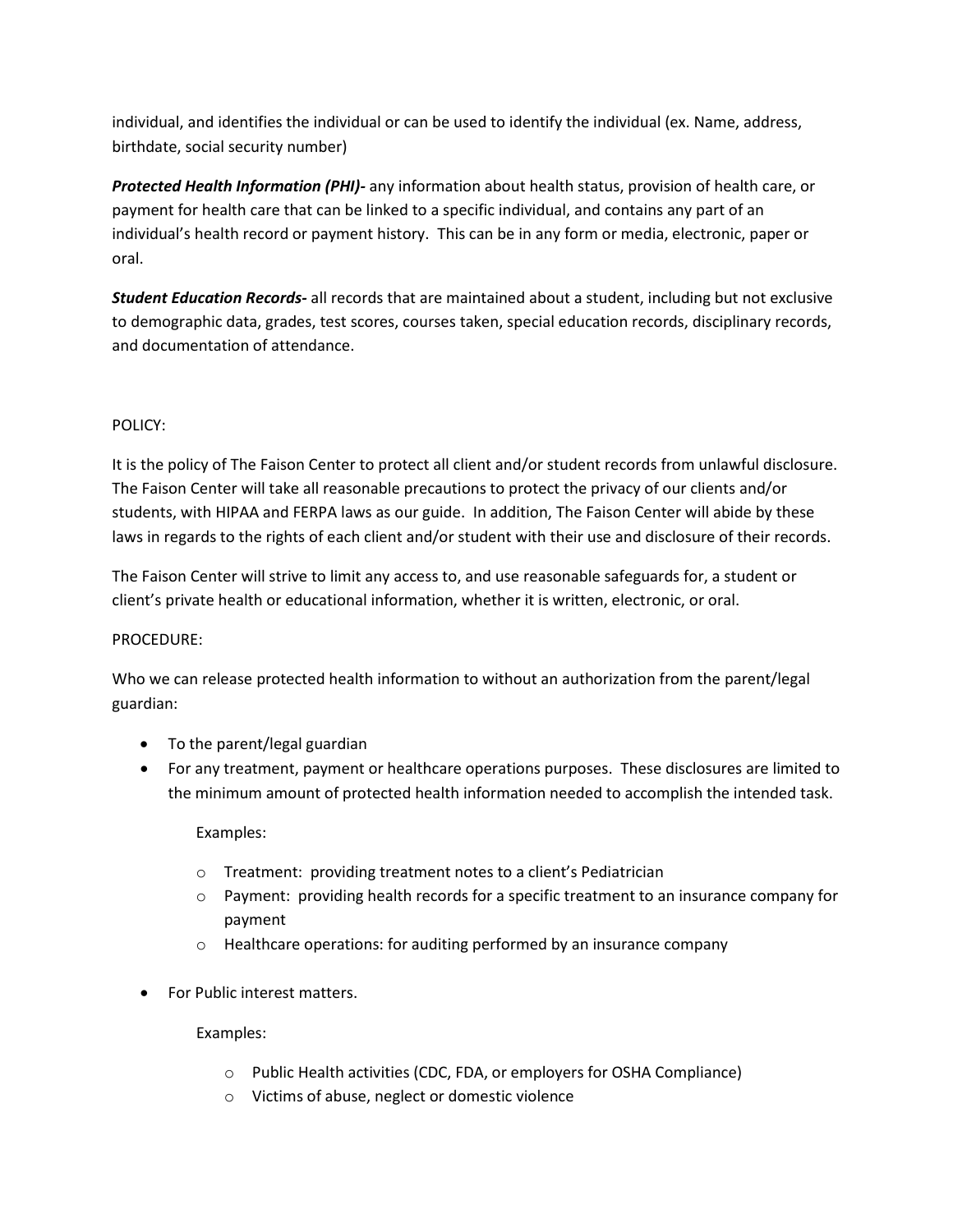- o Government audits or investigations
- o Judicial proceedings (i.e. subpoena)
- o Law enforcement purposes (to identify or locate a fugitive, suspect, witness or missing person)
- $\circ$  Funeral directors, coroners, medical examiners to identify or determine cause of death
- o Organ, eye, or tissue donation
- $\circ$  For research (This must be a limited data set only, where all identifying information has been removed)
- o Serious threat to public health or safety
- $\circ$  For essential Government functions (i.e. to the Department of Health and Human Services in the event of a complaint)
- o Workers' compensation

Who we can release student education records to without an authorization from the parent/legal guardian:

- To the parents or eligible students (students over the age of 18)
- School officials with legitimate educational interest
- Appropriate parties in connection with financial aid to a student
- Accrediting organizations
- In an emergency situation, including natural or man-made disasters
- To law enforcement officials, public health officials or trained medical personnel in order to protect the health and/or safety of students or other individuals
- To another school or educational institution at which the student seeks or intends to enroll
- Judicial proceedings (i.e. subpoena)
- Any agency responsible for Child Protective Services

For all other releases of information, either protected health information or student education records, we must have a valid, active authorization from the parent/legal guardian. The Faison Center must keep a written accounting of all medical records that are released for all reasons, except when released to the parent/legal guardian directly, for treatment, payment or healthcare operations, to law enforcement, for national security, or the release of a limited data set that does not directly identify the child.

Individuals' rights regarding their protected health information and student education records:

- Health information:
	- $\circ$  Every parent/legal guardian has the right to review and obtain a copy of his/her child's protected health information. The parent/legal guardian can request electronic medical records be released electronically. This information can be denied if the release of it may be harmful to the child or another individual. A reasonable fee may be assessed for the administration required to duplicate the records.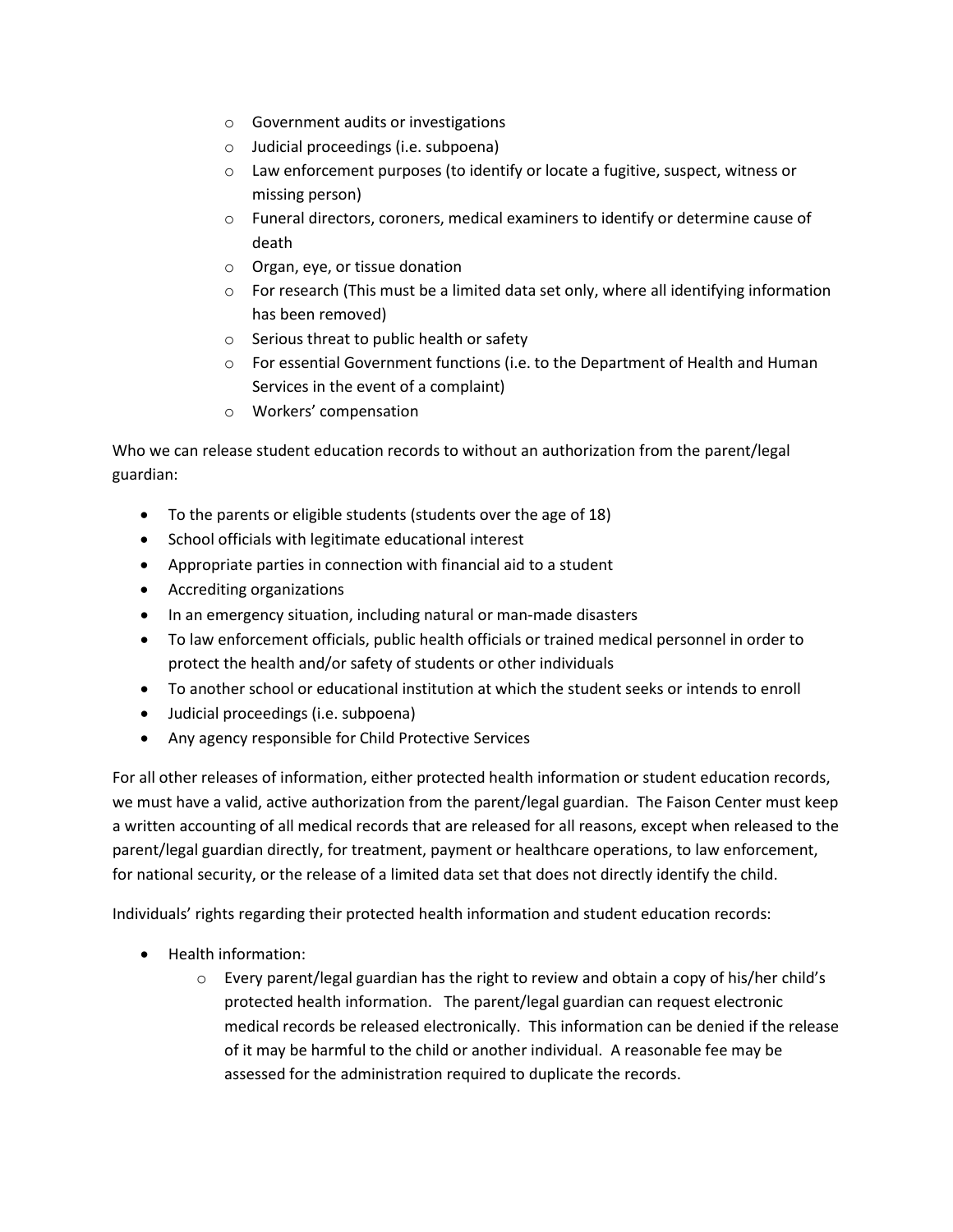- $\circ$  Every parent/legal guardian has the right to request that a health information record be altered. The Faison Centers of Excellent does not have to honor this request. If they do not, a submission must be made in the record stating that such a request was made, but refused.
- $\circ$  Every parent/legal guardian has a right to an accounting of all disclosures of their child's protected health information made by The Faison Center. This accounting does not have to include any disclosures for treatment purposes, payment purposes, healthcare operation purposes, to the parent/legal guardian, to law enforcement, for national security, or the release of a limited data set that does not directly identify the individual.
- o Every parent/legal guardian has a right to request that we restrict use of their child's protected health information for treatment, payment or healthcare operations, or to any persons involved in the individual's care. If the individual does not want protected health information released for payment purposes, they must pay for their services in full. We do not have to honor this request, but must abide by it if we do agree to honor it.
- $\circ$  Every parent/legal guardian has the right to request an alternative means or location to receive communication of protected health information. An example of this might be calling the parent/legal guardian on his/ her cell phone only, and never at home or at parent/legal guardian's work.
- $\circ$  Every parent/legal guardian has the right to make a complaint if he or she believes their privacy rights have been violated. No retaliatory action will be taken against this individual or their related student/client.
- Student education records:
	- o Every parent/legal guardian has a right to review his/her child's education records. The parent/legal guardian also has the right to designate another individual to have access.
	- o Every parent/legal guardian has the right to request that we change a student's record that they believe to be inaccurate or misleading. If The Faison Center chooses not to alter the student record, then the parent/legal guardian has the right to a formal hearing. If, after the hearing, the schools still decides not to change the record, the parent/legal guardian may submit a statement for the record, declaring his or her view regarding the contested information.

# Mitigation:

The Faison Center and its' employees will make every effort to enforce the right of privacy for our students and their families.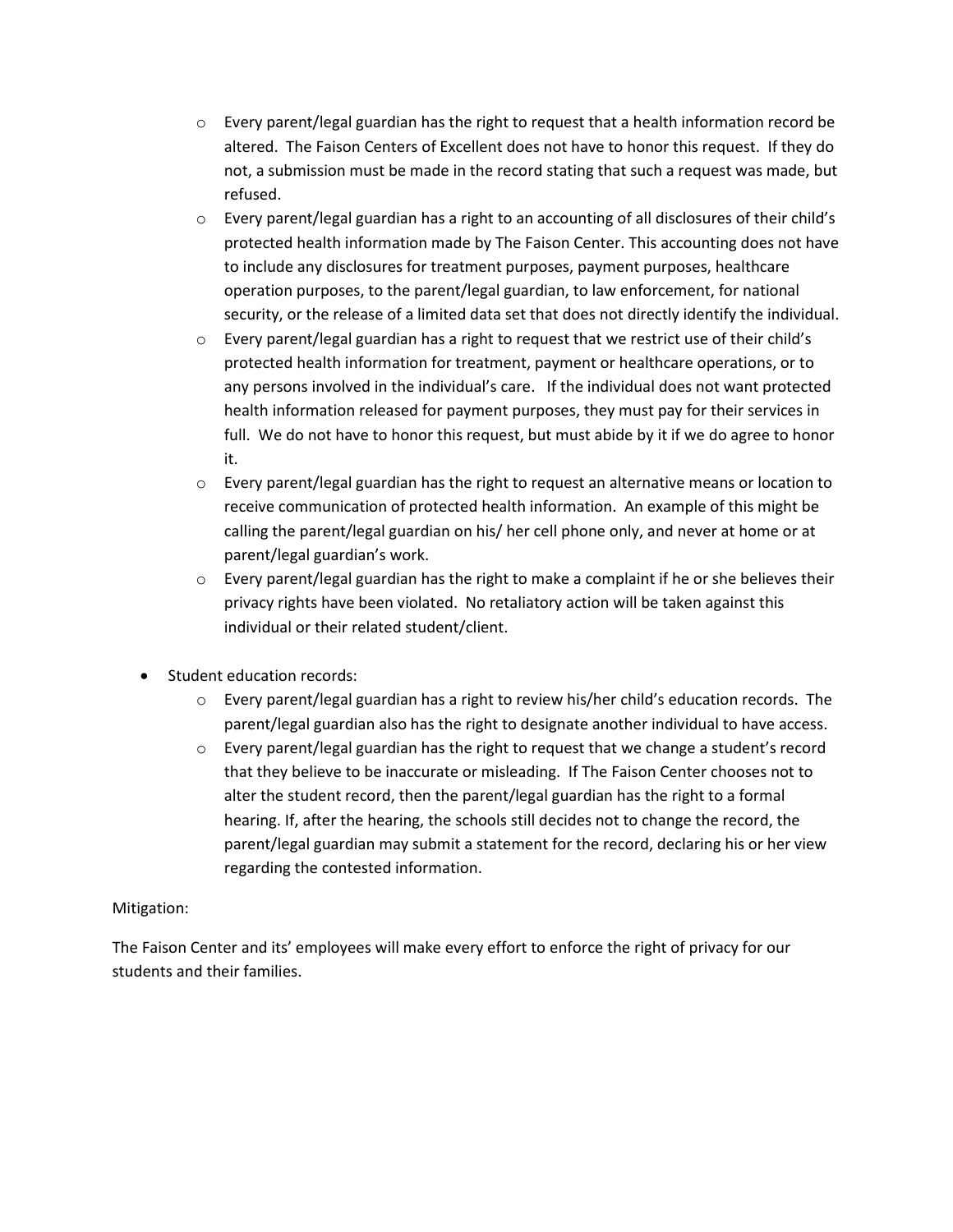

The Faison Center

1701 Byrd Avenue Richmond, Va. 23230 Phone (804)612-1947 Fax (804) 612-1955 NOTICE OF PRIVACY PRACTICES

The Faison Center is required by law to maintain the privacy of your child's protected health information and educational records, provide you with a notice that explains our policy and privacy practices, and notify affected individuals following a breach of unsecured protected health information.

This notice describes how medical and educational information about your child can be used and disclosed, and how you may gain access to this information. Please review this notice carefully.

The Faison Center reserves the right to amend our Notice of Privacy Practices at any time in the future. You will be notified of any changes to our policy by receiving a new notice. You may be asked to sign an Acknowledgement of Receipt of our Notice of Privacy Practices.

If you have any questions regarding this notice, please contact our Privacy Officer at (804) 612-1947.

The Faison Center may use and disclose protected health information for treatment, payment, or healthcare operations. These situations include sending medical records to your Primary Care Provider, or submitting records to your health insurance company for authorization of services.

The Faison Center may also use or disclose protected health information in the following situations:

- To notify a family member or other person responsible for the student/client's care of his or her general condition.
- As required by law for public health requirements, court orders, to report abuse, neglect or domestic violence, for public safety, and health oversight activities.

The Faison Center may use or disclose educational records in the following situations:

- In case of emergency, including natural or man-made disasters
- To another school or educational institution at which the student intends or seeks to enroll
- To comply with a judicial order or lawfully submitted subpoena
- To State and local law enforcement
- To any agency responsible for Child Protective Services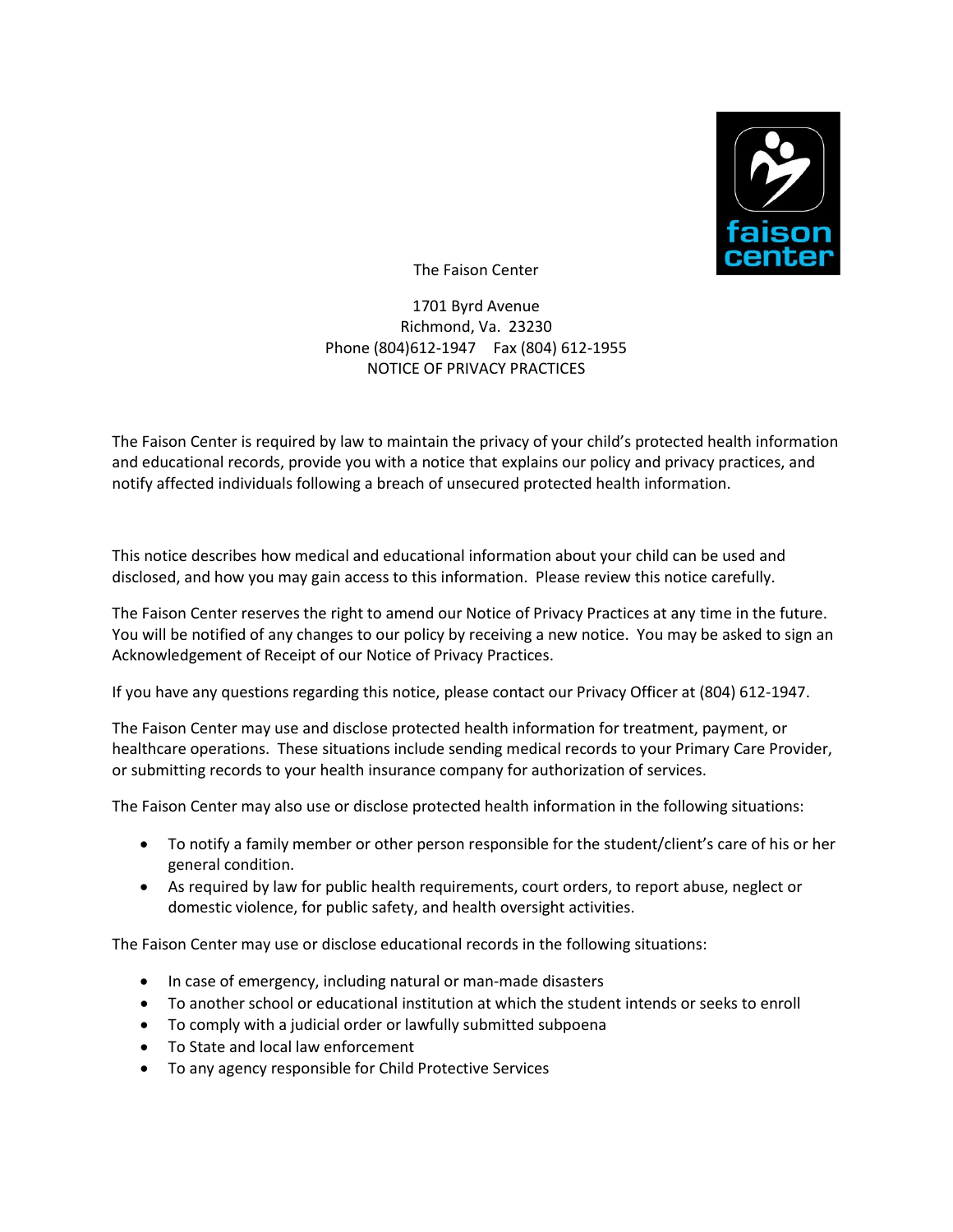Except as described above, the Faison Center will not use or disclose any health or educational information that identifies the student/client without written authorization from the parent and/or legal representative.

The parent and/or legal representative of every student has the following rights:

- You have the right to request that we do not use or disclose protected health information for any reason. If you request that we do not use or disclose protected health information for payment purposes, you agree to be financially responsible for all services. The Faison Center reserves the right to accept or reject the request.
- You have the right to inspect and obtain a copy of your child's health information or student educational records. A reasonable charge will be assessed for any copies made. You may request an amendment to the record. The Faison Center reserves the right to accept or reject the request.
- You have a right to an accounting of any disclosures made.
- You have the right to restrict who The Faison Center discloses information to, and to designate a means in which health information and student educational records are relayed to you.

Any person may file a complaint to The Faison Center and to the Secretary of Health and Human Services, if they believe their privacy rights have been violated. Complaints to the Center should be addressed to the Privacy Officer at (804) 612-1947, or by email to: [snugent@thefaisonschool.org.](mailto:snugent@thefaisonschool.org) The Faison Center will not perform any retaliatory action against any individual who submits or conveys a complaint of suspected non-compliance of the Privacy policy.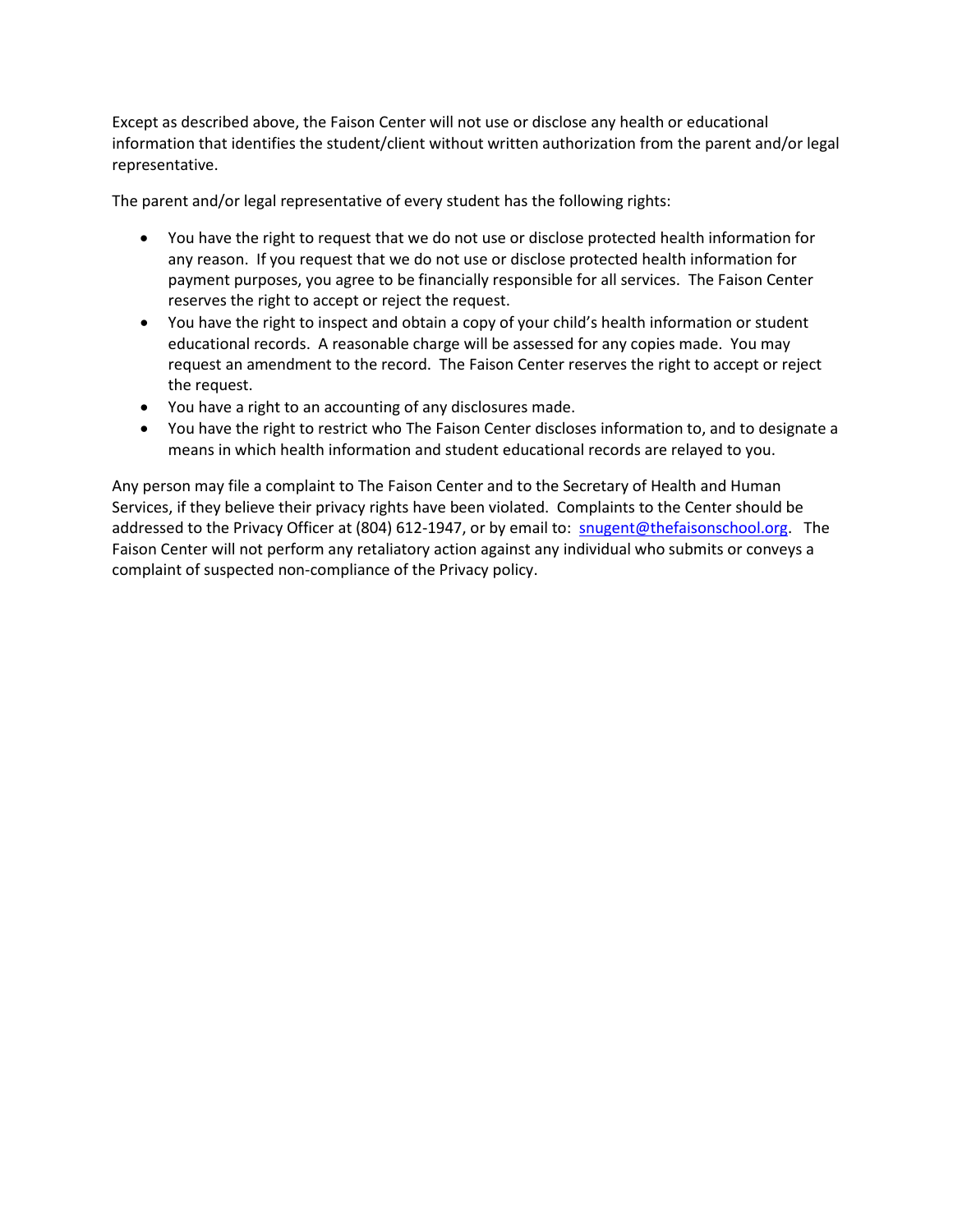

The Faison Center

1701 Byrd Avenue Richmond, Va. 23230 Phone (804) 612-1947 Fax (804) 612-1955

### ACKNOWLEDGEMENT OF PRIVACY PRACTICES

### AND EMAIL CONSENT

STUDENT NAME:

I have received a copy of the Privacy Notice, which notifies me of the privacy practices used by The Faison Center for my child's protected health information and/or student educational records.

I understand that when I send an email, or receive an email, from The Faison Center, the information that is sent is not encrypted and therefore, not secure. This means that a third party may have the ability to access the information.

I have been made aware of the risks of unencrypted email, and choose to:

ALLOW UNENCRYPTED EMAIL

I understand the risks of unencrypted email and hereby give permission to The Faison Center to send me personal health and/or educational information via unencrypted email.

\_\_\_\_\_\_\_\_\_\_\_\_\_\_\_\_\_\_\_\_\_\_\_\_\_\_\_\_\_\_\_\_\_\_\_\_\_ \_\_\_\_\_\_\_\_\_\_\_\_\_\_\_\_\_\_\_\_\_\_\_\_\_\_\_\_\_\_

\_\_\_\_\_\_\_\_\_\_\_\_\_\_\_\_\_\_\_\_\_\_\_\_\_\_\_\_\_\_\_\_\_\_\_\_\_ \_\_\_\_\_\_\_\_\_\_\_\_\_\_\_\_\_\_\_\_\_\_\_\_\_\_\_\_\_\_\_

\_\_\_\_\_\_\_\_\_\_\_\_\_\_\_\_\_\_\_\_\_\_\_\_\_\_\_\_\_\_\_\_\_\_\_\_\_ \_\_\_\_\_\_\_\_\_\_\_\_\_\_\_\_\_\_\_\_\_\_\_\_\_\_\_\_\_\_\_\_

Signature Date Date

Printed Name **Email address** 

DO NOT ALLOW UNENCRYPTED EMAIL

\_\_\_\_\_\_\_\_\_\_\_\_\_\_\_\_\_\_\_\_\_\_\_\_\_\_\_\_\_\_\_\_\_\_\_\_\_

I do not wish to receive personal health information or educational records via email.

Signature Date Date

Printed Name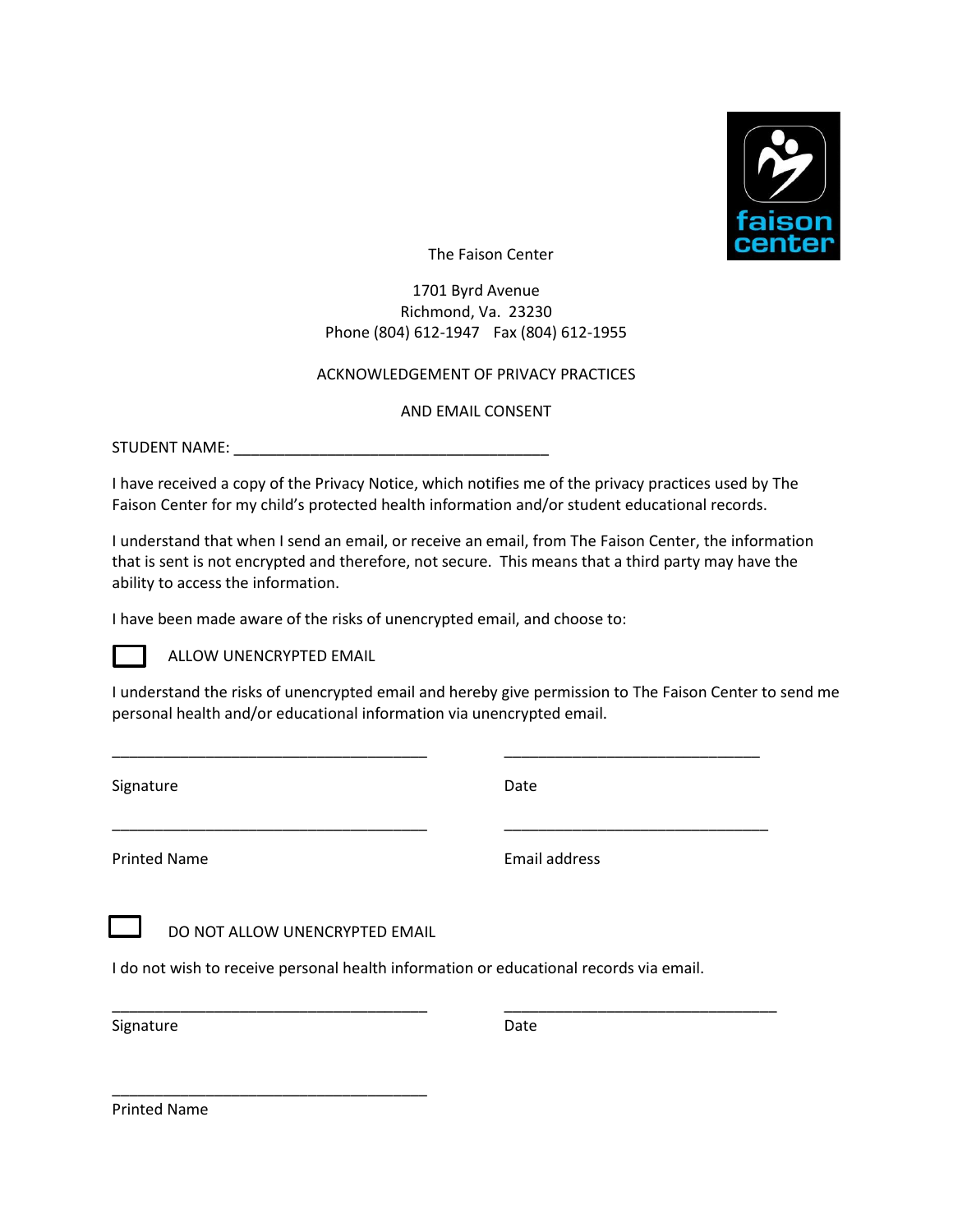

# The Faison Center 1701 Byrd Avenue Richmond, Va. 23230 Phone (804) 612-1947 Fax (804) 612-1955 **REQUEST FOR RESTRICTION/ CONFIDENTIAL**

# **COMMUNICATIONS FORM**

| I understand that The Faison Center will consider this request carefully. The Faison Center is not<br>required to agree to this request, but will accommodate all reasonable requests whenever feasible. |  |  |  |
|----------------------------------------------------------------------------------------------------------------------------------------------------------------------------------------------------------|--|--|--|
| I hereby request alternatives or limitations relating to:                                                                                                                                                |  |  |  |
| Communications to me<br>Disclosure to others                                                                                                                                                             |  |  |  |
| For the following time period: From ______________________                                                                                                                                               |  |  |  |
| I request that The Faison Center provide communication and/or restricts the use and disclosure of<br>protected health information as explained below:                                                    |  |  |  |
|                                                                                                                                                                                                          |  |  |  |
|                                                                                                                                                                                                          |  |  |  |

\_\_\_\_\_\_\_\_\_\_\_\_\_\_\_\_\_\_\_\_\_\_\_\_\_\_\_\_\_\_\_\_\_\_\_\_\_\_\_\_\_ \_\_\_\_\_\_\_\_\_\_\_\_\_\_\_\_\_\_\_\_\_\_\_\_\_\_\_\_\_\_\_\_

**Signature of Parent/ Legal Guardian Date Construction Construction Date** 

\_\_\_\_\_\_\_\_\_\_\_\_\_\_\_\_\_\_\_\_\_\_\_\_\_\_\_\_\_\_\_\_\_\_\_\_\_\_\_\_\_

Printed Name